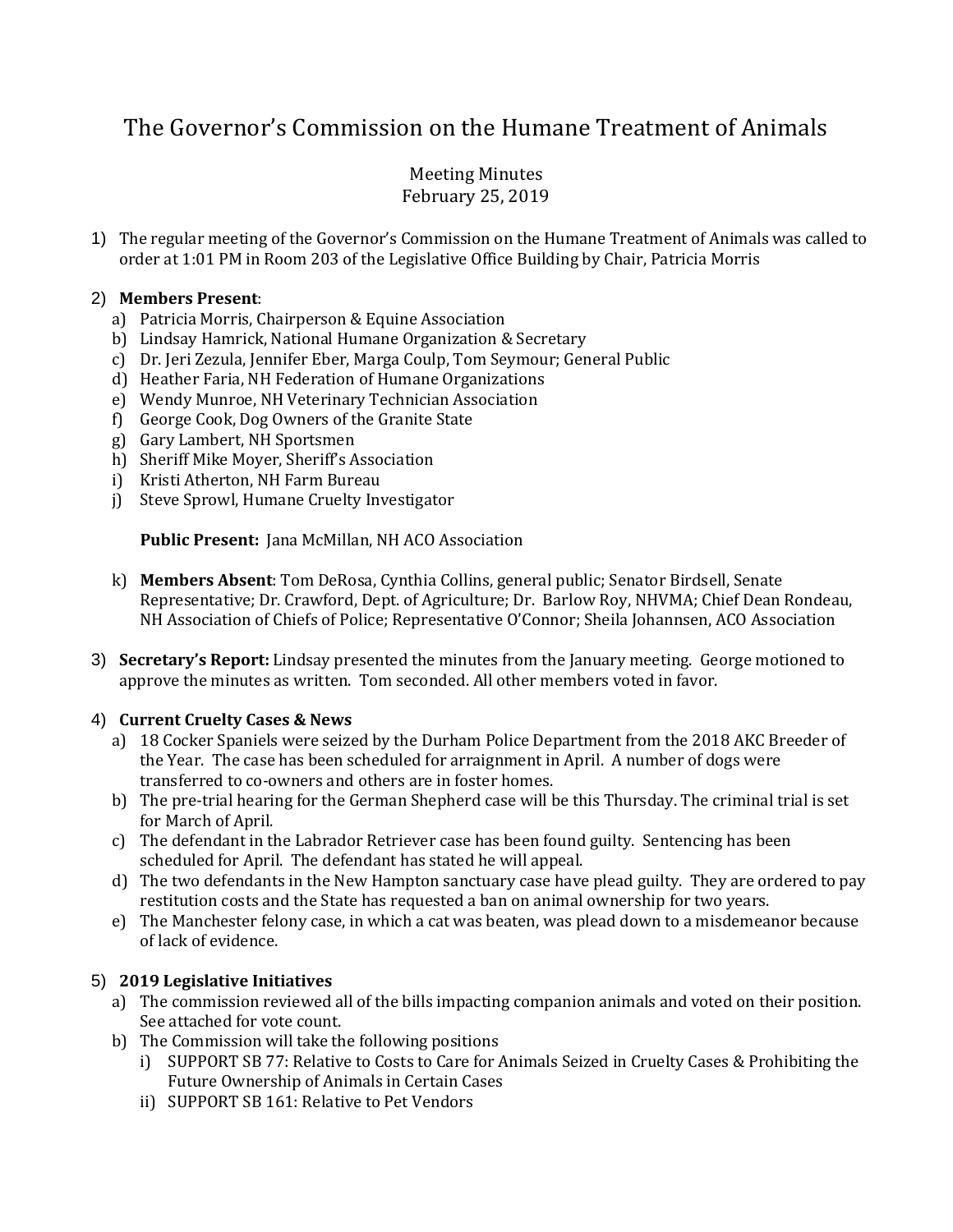- iii) SUPPORT HB 501: Establishing a Cost of Care Fund to Assist Municipalities Caring for Animals During Animal Cruelty Cases
- iv) MONITOR HB 688: Relative to Transfer & Inspection of Animals
- v) SUPPORT HB 484: Relative to Group Dog Licenses
- vi) SUPPORT HB 605: Relative to Criminal Penalties for the possession, transfer, or manufacture of animal fighting paraphernalia with the intent to be present at, aiding in, or contributing to fighting
- vii) SUPPORT HB 283: Relative to Age Rabbits can be Transferred
- viii) SUPPORT HB 376: Establishing a Commission to Study Best Practices for Companion Animal Groomers
- ix) SUPPORT HB 371: Adding Cats to the Definition of Commercial Breeder
- x) OPPOSE HB 331: Relative to the Duties of a Veterinarian
- xi) OPPOSE HB 426: Establishing a committee to study allowing town clerks to accept proof of certain exemptions from the rabies vaccine for the purpose of registering dogs

## 6) **Cruelty Tracking Subcommittee**

a) No new updates

## 7) **Legislative Subcommittee**

a) The subcommittee will help compile the minority and majority reports for the Governor.

#### 8) **Funding & Education Subcommittee**

a) Dr. Jeri is formatting the new brochures and the committee is proofing

#### 9) **Governor's Report**

a) Members submitted edits to Trish on the draft. She will finalize the report and submit to the Governor.

#### 10) **NH's Animal Cruelty Laws Discussion**

- a) Dr. Zezula had provided the Commission with a possible template for a new cruelty law in its own title at a previous meeting. She will send this out to the Commission again. Dr. Jeri advocates for a draft from the Commission to submit to OLS for a future bill.
	- i) Creation of an animal cruelty title (rather than animal cruelty laws in various sections)
	- ii) Declaration of purpose for animal cruelty laws (ex. Oregon)
	- iii) Discussion of the Five Freedoms as a foundation for the cruelty laws
	- iv) Conflicts between criminal and civil law
	- v) Future editing/comments of court rules and process
- b) MA Task Force submitted their recommendations to the MA legislature and encouraged legislators to implement the changes rather than introducing their own bill but the Commission does have the ability to introduce legislation under the EO.
- c) Lindsay pointed to concerns about a bill that would open up the entirety of the cruelty law and the risks of losing key laws in the process. She will talk to the Office of Legislative Services to see if there's a way to create a new title for the laws without including the specific current language in bills.
- d) Steve feels enforcement of existing law should be a priority as well. A legislative declaration of purpose may help with this.
- e) Jennifer suggested we look at court rules if it's within the parameters of the EO. George commented about the perceived lack of awareness of the prosecution manual. Lindsay asked if the Commission can focus on future education for prosecutors to supplement Dr. Zezula's work in the Police Academy.